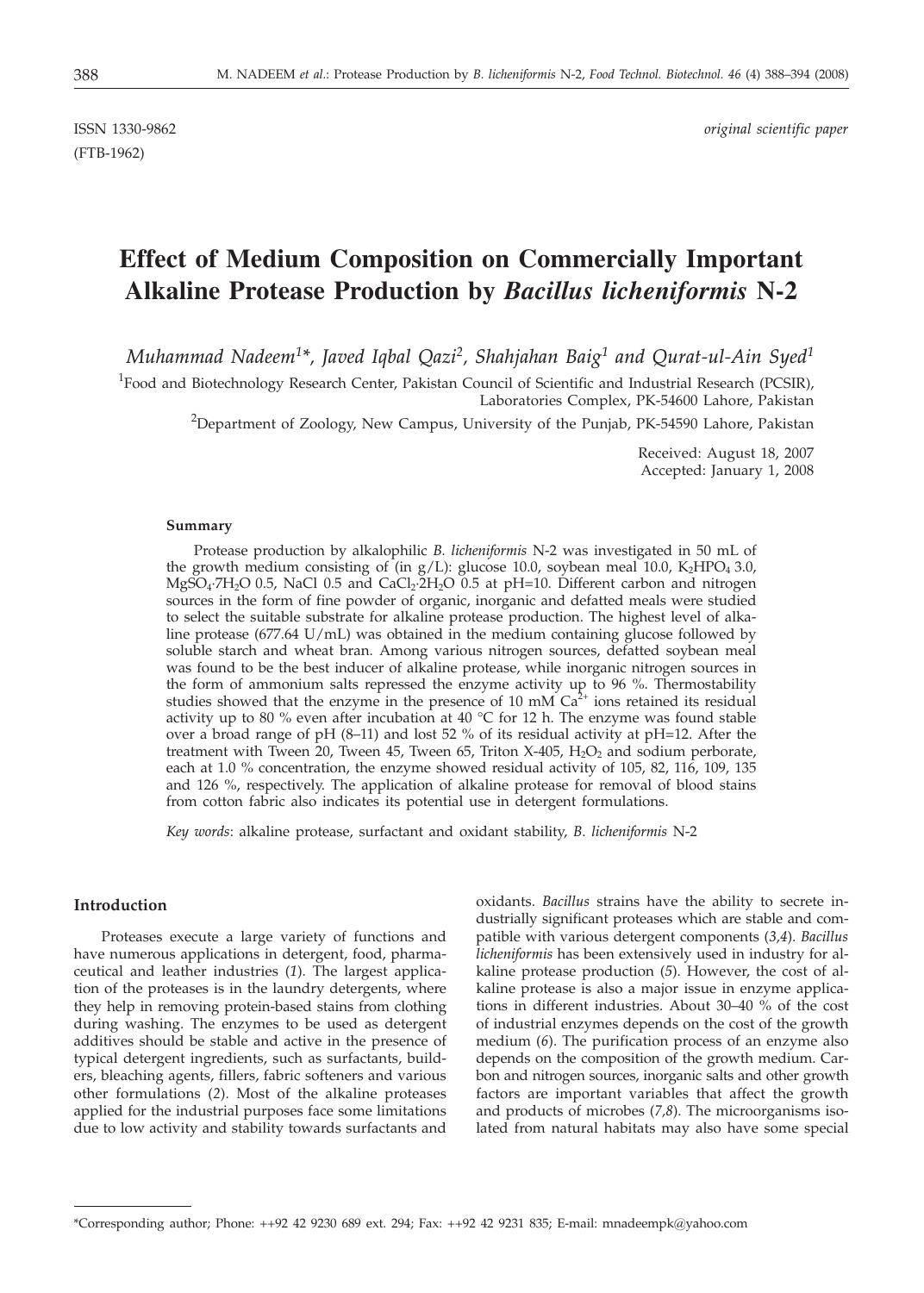potential for the utilization of local raw materials to produce valuable products like enzymes. Therefore, proper screenings of the medium ingredients are the basic need of any fermentation process to make it cost-effective and economically feasible at commercial scale.

Considering these facts, we attempted to screen some low-cost and easily available medium ingredients for the maximum yield of alkaline protease by locally isolated *Bacillus licheniformis* N-2. The enzyme produced by alkalophilic *Bacillus licheniformis* N-2 is found stable against oxidants and surfactants. It has also shown tremendous activity for the removal of blood stains from cotton cloth. These characteristics of the enzyme indicate its potential use as a detergent additive in laundry industry.

### **Materials and Methods**

### *Microorganism*

An alkalophilic *Bacillus licheniformis* N-2 was isolated from decaying organic soil in Microbiology Laboratory of Food and Biotechnology Research Center, PCSIR, Laboratories Complex, Lahore, Pakistan. The strain was identified with the methods recommended in Bergey's Manual of Determinative Bacteriology (*9*) and Bailey and Scott's Diagnostic Microbiology (*10*) and then selected for alkaline protease production after screening with comprehensive and discrete program (unpublished data). The culture was revived from nutrient agar slants (pH=10) at 37 °C after every month and maintained at 4 °C for further experimental study.

### *Fermentation methodology*

## Inoculum preparation

A 24-hour-old loopful culture was transferred into the sterilized inoculum medium consisting of (in  $g/L$ ): glucose 5.0, soybean meal 10.0,  $K_2HPO_4$  3.0,  $MgSO_4$ ·7 $H_2O$ 0.5, NaCl 0.5 and  $CaCl<sub>2</sub>·2H<sub>2</sub>O$  0.5. The inoculated broth was incubated in water bath shaker (Eyela, Japan) for 24 h at 37 °C for the propagation of bacteria up to  $10^8$ – $10^{10}$ cells/mL. Then,  $1\%$  (by volume) of this inoculum medium was used to inoculate the growth medium for alkaline protease production.

### Cultivation of growth medium

A volume of 50 mL of the growth medium comprising (in g/L): glucose 10.0, soybean meal 10.0,  $K_2HPO_4$  3.0,  $MgSO_4$ ·7H<sub>2</sub>O 0.5, NaCl 0.5 and CaCl<sub>2</sub>·2H<sub>2</sub>O 0.5 in 250-mL Erlenmeyer flask was inoculated with 0.5 mL of the inoculum medium and then incubated in water bath shaker (Eyela, Japan) for 24 h at 37 °C with shaking speed of 140 rpm. After that, the supernatant was obtained by centrifugation at  $9000 \times g$  for 10 min at 4 °C and the total protease activity was determined in the cell-free supernatant. The initial pH of the growth medium was adjusted at 10 with 1 M HCl or NaOH before sterilization (121 °C for 15 min).

# *Screening of carbon and nitrogen sources*

## Carbon sources

Different agroindustrial residues (wheat bran, wheat flour, rice bran, rice husk) and soluble carbon sources (glucose, soluble starch, sucrose, fructose, lactose, maltose, galactose and citric acid) were employed to find the suitable carbon source for alkaline protease production by *B. licheniformis* N-2. The agroindustrial residues were sieved through standard mesh sieve to get the fractions of fine particles of 0.25 mm. All these sources were studied at 1 % (by mass per volume) initial concentrations.

## Nitrogen sources

Three categories, *viz*. organic nitrogen sources, inorganic nitrogen sources and different agricultural by-products in the form of defatted meals were employed. The growth medium was initially supplemented with different organic nitrogen sources, *i.e*. peptone, yeast extract, beef extract, corn steep liquor, malt extract, tryptone, casein, gelatin, Lab Lemco powder and urea, each at 1 % (by mass per volume). Among the inorganic nitrogen sources,  $\overline{NaNO_{3}}$ ,  $\overline{KNO_{3}}$ ,  $(\overline{NH_4})_2\overline{HPO_{4}}$ ,  $(\overline{NH_4})_2\overline{SO_{4}}$ ,  $NH_4NO_3$ ,  $NH_4HCO_3$  and  $NH_4Cl$  again at 1 % (by mass per volume) were tested. Different defatted meals such as sun flower meal, cotton seed meal, soybean meal, mustard seed meal, corn seed meal, canola seed meal and rape seed meal were collected from local market and processed through standard sieve to obtain fractions of fine particles (0.25 mm). These defatted meals were incorporated into the growth medium at 1 % (by mass per volume) to find the best inducer of proteolytic enzyme by *B. licheniformis* N-2.

### *Determination of proteolytic activity*

Protease activity was determined by a slightly modified method of Yang and Huang (*11*). The reaction mixture containing 2 mL of 1 % casein solution in 0.05 M glycine-NaOH buffer (pH=11) and 1 mL of enzyme solution were incubated at 60 °C for 15 min and the reaction was then stopped with the addition of 3 mL of 10 % trichloroacetic acid. After 10 min the entire mixture was centrifuged at 9000´*<sup>g</sup>* for 10 min at 4 °C and absorbance of the liberated tyrosine was measured with respect to the blank at 280 nm. One proteolytic unit (U) was defined as the amount of the enzyme that releases 1 μg of tyrosine per minute, under assay conditions.

#### *Determination of bacterial cell mass*

The cell biomass was determined from a known amount of sample centrifuged at 9000×g for 10 min at 4 °C and the cell pellet was washed with sterilized normal saline three times to remove the suspended particles. The washed cell pellet was dried at  $105$  °C until constant mass and then cooled and weighed.

#### *Protein assay*

Protein content of the enzyme solution was measured by the method of Lowry *et al.* (*12*) using bovine serum albumin (BSA) as a standard.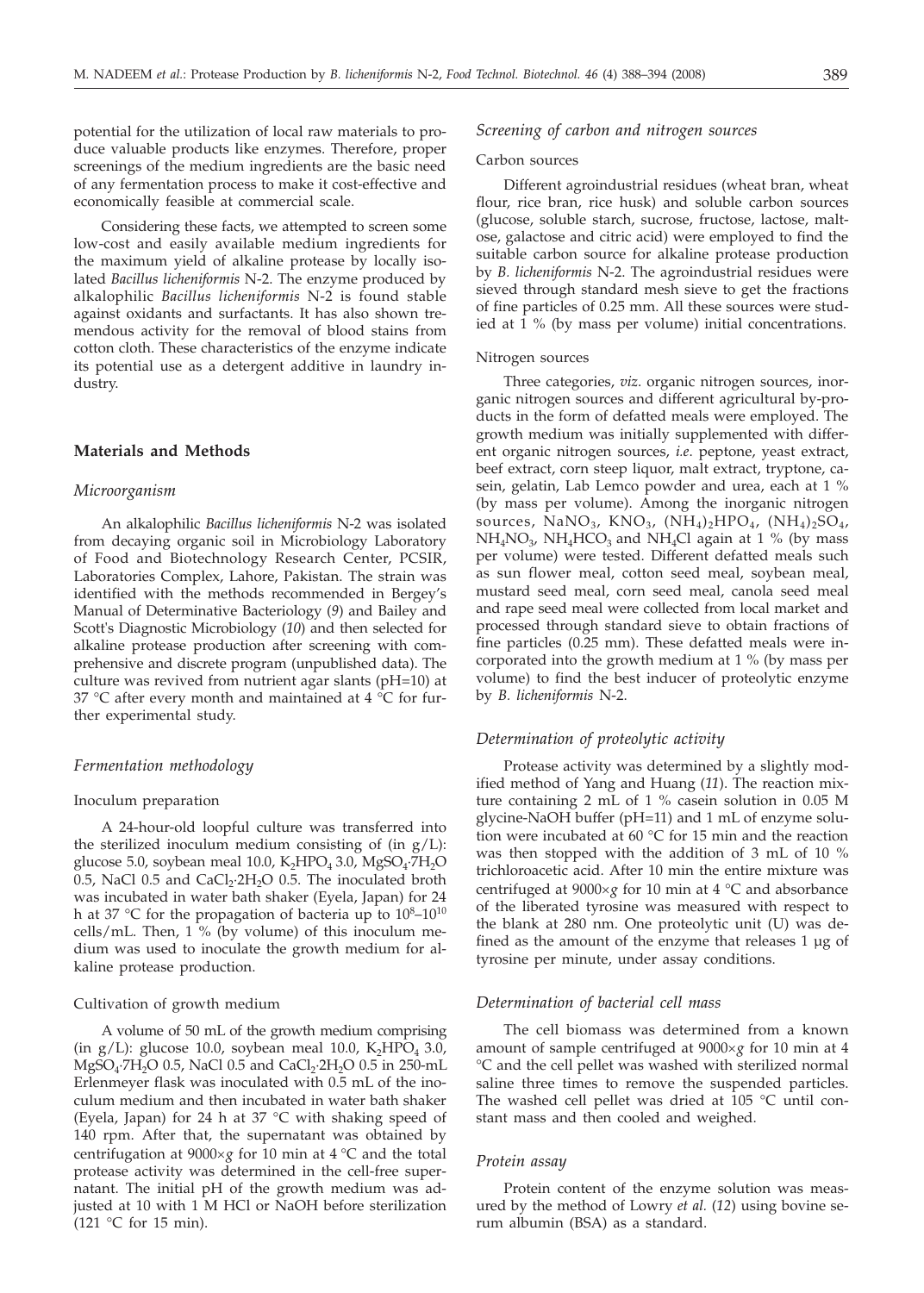## *Stability studies of alkaline protease*

# Effect of  $Ca^{2+}$  ions on the thermostability of alkaline protease

Thermostability of alkaline protease in the presence or absence of  $Ca^{2+}$  ions at different concentrations (5 and 10 mM) was studied by preincubating the enzyme in a water bath (Eyela, Japan) at different temperatures ranging from 30 to 80 °C for 1 h. After the treatment, the residual activity was measured as per described assay procedure.

# Effect of  $Ca^{2+}$  ions on pH stability of alkaline protease

The effect of  $Ca^{2+}$  ions on pH stability of alkaline protease was determined by preincubating the enzyme without substrate in water bath (Eyela, Japan) at different pH values (6–12) for 12 h at 40 °C. The pH was adjusted using the following buffers (0.05 M): sodium phosphate (pH=6–7), Tris-HCl (pH=8–9) and glycine- -NaOH (pH=10–12) in the presence or absence of 5 and 10 mM  $Ca^{2+}$  ions. The residual activity was then measured according to the standard assay procedure.

## Effect of surfactants and oxidants on the stability of alkaline protease

The effect of different surfactants and oxidizing agents on alkaline protease stability was studied by measuring the enzyme activity in the presence of these agents. The alkaline protease was incubated with different concentrations of surfactants like Tween 20 (0.5 and 1.0 %), Tween 45 (0.5 and 1.0 %), Tween 65 (0.5 and 1.0 %), Triton X-405 (0.5 and 1.0 %), sodium dodecyl sulphate (SDS) (0.5, 1.0 and 5.0 %) and oxidizing agents like  $H_2O_2$ (0.5, 1.0 and 5.0 %) and sodium perborate (0.5, 1.0 and 5.0 %) for 1 h at 40 °C. The residual activity was then measured according to the standard assay conditions (pH=11 and temperature of 60  $^{\circ}$ C).

# *Application of alkaline protease in removing the blood stains*

The application of alkaline protease in removing the blood stains was observed according to the method of Najafi *et al*. (*2*) after slight modification. A clean piece of pure white cotton cloth was soaked in animal blood for 15 min and then allowed to dry at 80 °C for 5 min in hot air oven. The dried cloth was cut into equal sizes  $(4\times4)$ cm<sup>2</sup>) and incubated with crude enzyme at 40  $^{\circ}$ C for different incubation periods (10, 20, 30, 40 and 50 min). After a given incubation, the cloth was rinsed with tap water for 2 min without scrubbing and then dried in open air. The same procedure was done with the control without the enzyme exposure.

# *Chemicals used and statistical analysis applied*

The chemicals used for all of the experiments were of analytical grade. All the experiments were carried out independently in triplicates and the data represented here are the mean value±SD. Significance was presented with Duncan's multiple range test in the form of probability ( $p \leq 0.05$ ) values using CoStat software.

## **Results and Discussion**

The most significant aspect of the present study is the production of alkaline protease from *B. licheniformis* N-2 by using cheaper and easily available substrates. In a preliminary study, the effect of different carbon sources on the growth and yield of the alkaline protease was observed in the basal medium (Table 1). Results indicate that different carbon sources have different impact on growth and production of extracellular alkaline protease by *B. licheniformis* N-2. It was observed that the production of alkaline protease was greatly enhanced by the addition of glucose (677.64 U/mL), followed by soluble starch (595.82 U/mL), as compared to the control (320.46 U/mL). These findings indicate that glucose is the best carbon source for alkaline protease production by *B. licheniformis* N-2. Similar effect of glucose on protease production by *Bacillus* sp. has been observed in earlier investigations (*13,14*). It was found that protease production increased as the concentration of glucose increased. Some other researchers also found a considerable increase in alkaline protease production by *Bacillus* sp. with glucose as a carbon source compared to control (without external carbon source) (*15,16*). However, the presence of citric acid and trisodium citrate in the fermented medium repressed the growth and yield of alkaline protease by *Bacillus licheniformis* N-2. This indicates that *B. licheniformis* N-2 does not have the ability to tolerate citric acid, although in an earlier investigation (*17*)

Table 1. Effect of different carbon sources (each at 1 % except control) on growth profile and alkaline protease production by *Bacillus licheniformis* N-2 after a 24-hour incubation at 37 °C and initial pH=10

| Carbon source      | $y$ (cell biomass)          | Enzyme activity         |
|--------------------|-----------------------------|-------------------------|
|                    | g/L                         | U/mL                    |
| Control            | $(2.75 \pm 0.06)^{\rm ef}$  | $(320.46 \pm 7.34)^1$   |
| Xylose             | $(2.81 \pm 0.08)^{\rm e f}$ | $(335.67 \pm 9.04)^h$   |
| Rice bran          | $(3.35 \pm 0.13)^d$         | $(407.12{\pm}10.78)^8$  |
| Rice husk          | $(3.90 \pm 0.15)^{bc}$      | $(515.35 \pm 10.59)^d$  |
| Wheat bran         | $(3.48 \pm 0.09)^d$         | $(541.23 \pm 12.22)^c$  |
| Glucose            | $(3.72 \pm 0.11)^c$         | $(677.64 \pm 8.25)^a$   |
| Soluble starch     | $(4.12 \pm 0.08)^a$         | $(595.82 \pm 9.31)^b$   |
| Waste bread powder | $(3.95 \pm 0.10)^{ab}$      | $(488.60\pm8.24)^e$     |
| Wheat flour        | $(4.10\pm0.15)^{ab}$        | $(462.55 \pm 7.11)^f$   |
| Galactose          | $(3.90 \pm 0.11)^{bc}$      | $(320.27 \pm 9.20)^i$   |
| Lactose            | $(2.87 \pm 0.12)^e$         | $(288.05 \pm 6.26)^{j}$ |
| Mannose            | $(3.02 \pm 0.10)^e$         | $(255.11 \pm 5.22)^k$   |
| Arabinose          | $(2.98 \pm 0.08)^e$         | $(260.34\pm9.81)^k$     |
| Maltose            | $(3.45 \pm 0.13)^d$         | $(200.90 \pm 7.40)^1$   |
| Sucrose            | $(1.54 \pm 0.08)^h$         | $(165.13\pm3.33)^m$     |
| Fructose           | $(1.88 \pm 0.10)^8$         | $(107.22 \pm 4.11)^n$   |
| Citric acid        | $(0.08 \pm 0.00)^{i}$       | $0.00^\circ$            |
| Trisodium citrate  | $(0.09 \pm 0.01)^1$         | $0.00^\circ$            |
|                    |                             |                         |

Each value is an average of three parallel replicates.  $\pm$  indicates standard deviation among the replicates. Values followed by different letters differ significantly from each other at  $p \le 0.05$ using CoStat software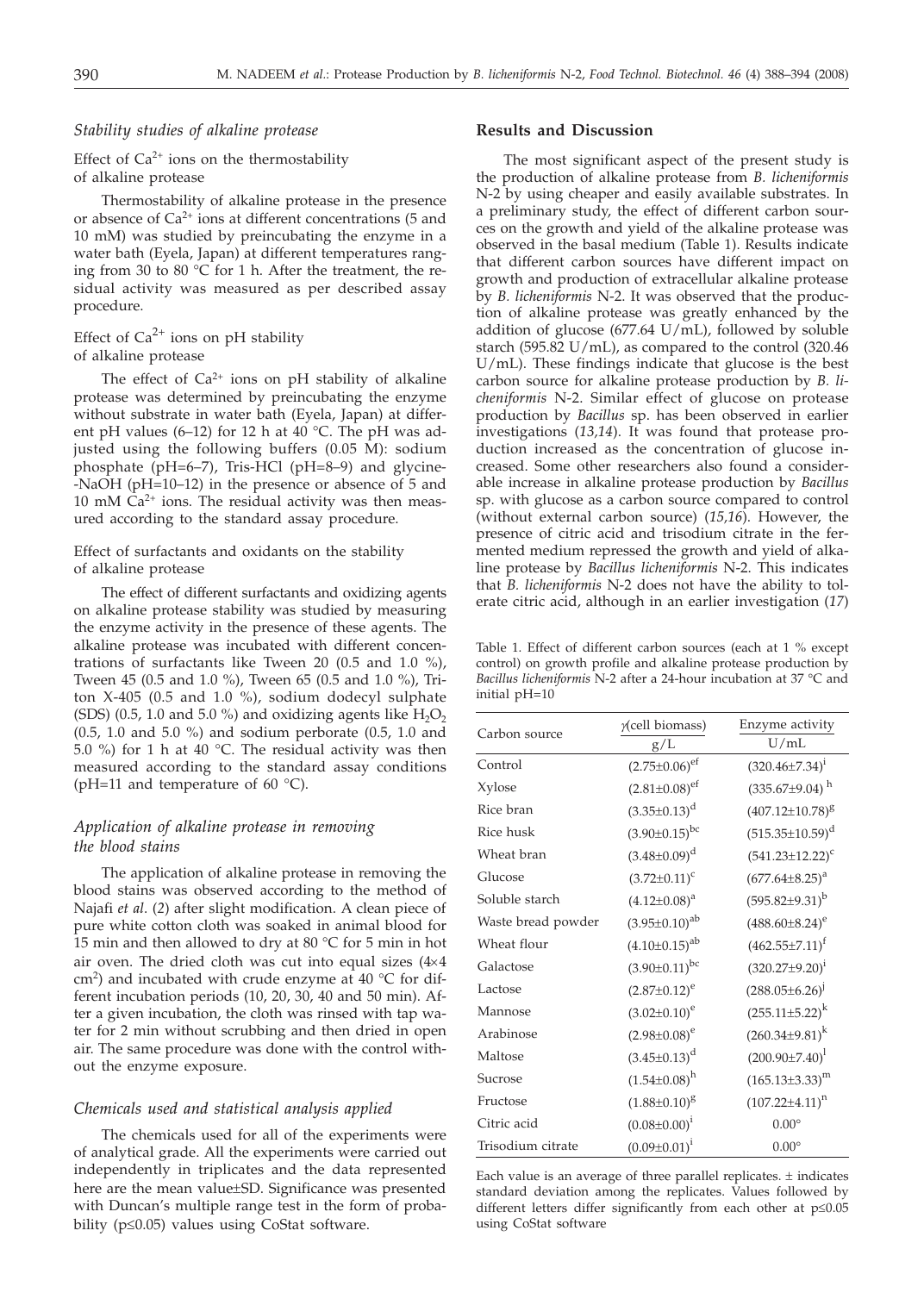citric acid was used as a sole carbon source for alkaline protease production by *B. licheniformis*. On the other hand, the variations in our findings might be due to the difference in physiological characteristics and behaviour of *B. licheniformis* N-2 in the presence of citric acid. Some researchers also reported that citric acid inhibited the microbial growth by chelating divalent ions from the medium, resulting in ion depletion in the growth medium (*18,19*). Magnesium is an essential cofactor for many of the glycolytic enzymes and depletion of magnesium in the culture broth inhibits glycolysis (*20*). These findings also suggest that the inhibition of the growth of *B. licheniformis* N-2 in the medium containing citric acid might happen due to the magnesium-chelating activity of carbon sources.

Complex nitrogen sources are usually needed for alkaline protease production, but the requirement for specific nitrogen sources differs from organism to organism, or even among the same species isolated from different sources (*21*). Considering these facts, the effect of different nitrogen sources in the form of organic, inorganic or different defatted meals on alkaline protease production and growth of *Bacillus licheniformis* N-2 was studied to investigate the suitable nitrogen source. Organic nitrogen sources at initial concentration of 1 % (by mass per volume) showed significant effect on alkaline protease yield (Table 2). However, the addition of urea abruptly repressed the enzyme biosynthesis as well as the growth of *B. licheniformis* N-2. Among various complex nitrogen sources, yeast extract and casamino acid were also found the most suitable sources for alkaline protease production in earlier investigations (*16,22*). Inorganic nitrogen sources, especially ammonium salts, inhibited the growth and protease production by *B. licheniformis* N-2 whenever they were added into the growth medium. Minimum growth (0.25, 0.53 and 0.81  $g/L$ ) and protease activity (19.57, 60.77 and 90.14  $U/mL$ ) were obtained in the presence of ammonium chloride, ammonium sulphate

Table 2. Effect of different organic nitrogen sources (each at 1 % except control) on growth profile and alkaline protease production by *Bacillus licheniformis* N-2 after 24-hour incubation at 37 °C and initial pH=10

| $y$ (cell biomass)     | Enzyme activity          |
|------------------------|--------------------------|
| g/L                    | U/mL                     |
| $(2.45 \pm 0.13)^e$    | $(245.90\pm5.56)^d$      |
| $(3.81 \pm 0.28)^a$    | $(253.22 \pm 9.11)^d$    |
| $(2.97 \pm 0.11)^d$    | $(333.12 \pm 11.67)^c$   |
| $(3.78 \pm 0.17)^a$    | $(464.11\pm8.90)^{b}$    |
| $(3.78 \pm 0.19)^a$    | $(413.78 \pm 7.51)^b$    |
| $(3.65 \pm 0.10)^{ab}$ | $(551.37 \pm 10.25)^a$   |
| $(3.30 \pm 0.27)^c$    | $(470.31 \pm 10.08)^{b}$ |
| $(3.51 \pm 0.13)^{b}$  | $(453.56\pm9.02)^b$      |
| $(2.49 \pm 0.10)^e$    | $(445.21 \pm 11.10)^b$   |
| $(2.98 \pm 0.05)^d$    | $(229.31\pm5.88)^d$      |
| $(0.02 \pm 0.00)^t$    | 0.00 <sup>e</sup>        |
|                        |                          |

Each value is an average of three parallel replicates.  $\pm$  indicates standard deviation among the replicates. Values followed by different letters differ significantly from each other at  $p \le 0.05$ using CoStat software

and ammonium nitrate, respectively, each employed at 1 % (by mass per volume) concentration (Table 3). The repression of growth and protease biosynthesis might be

Table 3. Effect of different inorganic nitrogen sources (each at 1 % except control) on growth profile and alkaline protease production by *Bacillus licheniformis* N-2 after 24-hour incubation at 37 °C and initial pH=10

| Inorganic nitrogen                             | $y$ (cell biomass)    | Enzyme activity        |
|------------------------------------------------|-----------------------|------------------------|
| source                                         | g/L                   | U/mL                   |
| Control                                        | $(2.51 \pm 0.13)^a$   | $(251.45 \pm 7.04)^a$  |
| NaNO <sub>3</sub>                              | $(1.23 \pm 0.08)^c$   | $(197.96 \pm 5.89)^c$  |
| KNO3                                           | $(1.56 \pm 0.09)^{b}$ | $(245.41\pm5.66)^{ab}$ |
| NH <sub>4</sub> H <sub>2</sub> PO <sub>4</sub> | $(1.10\pm0.11)^{c}$   | $(241.49 \pm 7.81)^b$  |
| $(NH_4)_2HPO_4$                                | $(1.13\pm0.10)^c$     | $(175.11 \pm 6.08)^d$  |
| $(NH_4)_2SO_4$                                 | $(0.53 \pm 0.03)^e$   | $(60.77 \pm 2.11)^8$   |
| NH <sub>4</sub> NO <sub>3</sub>                | $(0.81 \pm 0.05)^d$   | $(90.14 \pm 4.40)^f$   |
| NH <sub>4</sub> HCO <sub>3</sub>               | $(1.45 \pm 0.07)^{b}$ | $(106.54 \pm 4.08)^e$  |
| NH <sub>4</sub> Cl                             | $(0.25 \pm 0.02)^f$   | $(19.57 \pm 1.20)^h$   |
|                                                |                       |                        |

Each value is an average of three parallel replicates. ± indicates standard deviation among the replicates. Values followed by different letters differ significantly from each other at  $p \le 0.05$ using CoStat software

attributed to the fast release of ammonia from these inorganic nitrogen sources. Comparable results for thermostable alkaline protease produced in the presence of organic and inorganic nitrogen sources through *B. stearothermophilus* F1 was reported by Rahman *et al*. (*23*). Many other researchers have also reported that organic nitrogen sources are better for enzyme production than inorganic ones (*7,24,25*). In contrast to both sources, maximum yield of protease (680.61 U/mL) was obtained in the presence of defatted soybean meal, followed by sunflower meal, as shown in Table 4. This indicates that defatted soybean meal is a potent inducer for alkaline

Table 4. Effect of different defatted meals (each at 1 % except control) on growth profile and alkaline protease production by *Bacillus licheniformis* N-2 after 24-hour incubation at 37 °C and initial pH=10

| Defatted meals    | $\gamma$ (cell biomass)<br>g/L | Enzyme activity<br>U/mL |
|-------------------|--------------------------------|-------------------------|
| Control           | $(2.81 \pm 0.08)^d$            | $(257.50 \pm 5.25)^e$   |
| Sunflower meal    | $(3.07 \pm 0.10)^c$            | $(562.06 \pm 11.50)^b$  |
| Cotton seed meal  | $(4.05 \pm 0.17)^a$            | $(456.23 \pm 9.26)^c$   |
| Soybean meal      | $(3.74 \pm 0.20)^{b}$          | $(680.61 \pm 10.89)^a$  |
| Mustard seed meal | $(2.51 \pm 0.13)^e$            | $(145.76 \pm 4.06)^t$   |
| Corn seed meal    | $(3.11 \pm 0.11)^c$            | $(367.89 \pm 8.88)^d$   |
| Canola seed meal  | $(2.11 \pm 0.18)^f$            | $(105.21 \pm 7.23)^h$   |
| Rape seed meal    | $(2.05 \pm 0.09)^t$            | $(123.12 \pm 3.32)^8$   |
|                   |                                |                         |

Each value is an average of three parallel replicates.  $\pm$  indicates standard deviation among the replicates. Values followed by different letters differ significantly from each other at  $p \le 0.05$ using CoStat software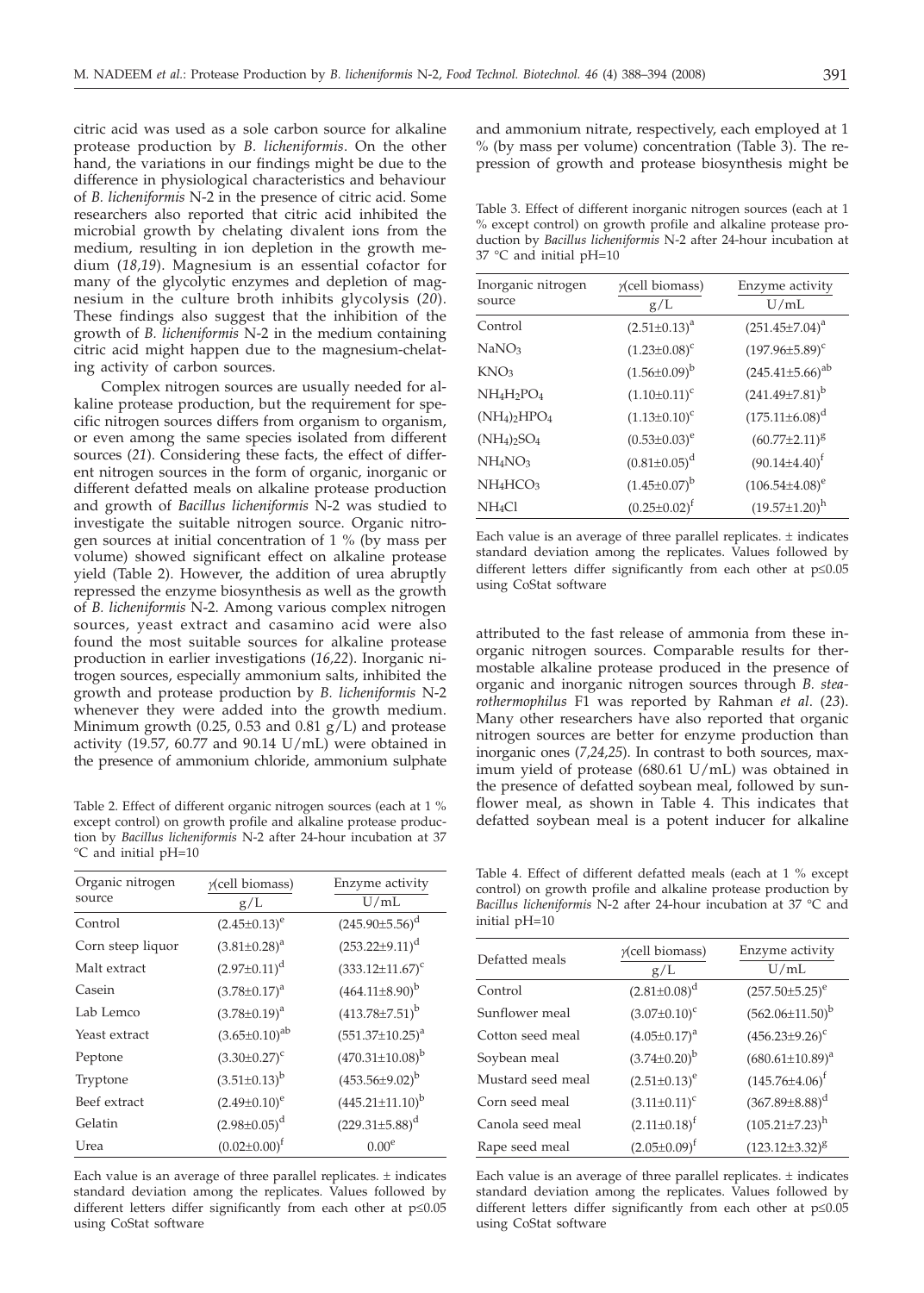protease biosynthesis by *B. licheniformis* N-2, as compared to the other nitrogen sources. The highest protease production (3050 U/mL) was reported with soybean meal and glucose by recombinant *Bacillus subtilis* in the absence of inorganic nitrogen source (*26*). Some other researchers also reported that the presence of soybean meal in the growth medium substantially improved the production of alkaline protease (*6,27,28*). All these findings suggest that the level of protease production by *B. licheniformis* N-2 is highly responsive to the nature of nitrogen sources.

## *Stability studies of alkaline protease*

# Effect of  $Ca^{2+}$  ions on the thermostability of alkaline protease

Thermostability of alkaline protease was examined by measuring the residual activity at 60 $\degree$ C after incubation of the enzyme without substrate for 1 h at various temperatures ranging from 30 to 80 °C (Fig. 1). The enzyme was found stable up to  $50^{\circ}$ C and above this temperature its activity decreased. However, the alkaline protease retained 100 % of its original activity at 50 °C, and 61 % at 60  $\degree$ C in the presence of 5 mM Ca<sup>2+</sup> ions. In the presence of 10 mM  $\tilde{C}a^{2+}$  ions, 92 % of the original activity was retained at 60 °C. This finding indicates that  $Ca<sup>2+</sup>$  ions may stabilize the structure of the enzyme, which consequently increases its thermal stability.  $Ca^{2+}$ ions have been described to keep 78 % of residual activity of thermostable enzymes after incubation at 80 °C for 1 h in the presence of 10 mM Ca2+ ions (*29*).



Fig. 1. Effect of  $Ca^{2+}$  ions on thermostability of alkaline protease produced by *B. licheniformis* N-2. The stability was expressed in percentage of residual activity

Effect of  $Ca^{2+}$  ions on pH stability of alkaline protease

The effect of  $Ca^{2+}$  ions on pH stability of protease was determined by preincubation of the enzyme at 40 °C for 12 h with different buffers at various pH values ranging from 6 to 12 in the presence or absence of 5 and 10 mM  $Ca^{2+}$  ions. The enzyme was found stable over a broad range of pH (8–11) and lost 52 % of its residual activity at pH=12 (Fig. 2). The function of an enzyme is absolutely dependent on its three-dimensional structure. The pH level is one of the factors that affect the structure of not only enzymes but all proteins. The pH values beyond the range of 8–11 could alter the three-dimen-



Fig. 2. Effect of  $Ca^{2+}$  ions on pH stability of alkaline protease produced by *B. licheniformis* N-2. The stability was expressed in percentage of residual activity

sional structure of alkaline protease by disturbing the electrostatic interactions among the charged amino acids, resulting in loss of enzyme activity. However, in the presence of  $\bar{5}$  and  $10 \text{ mM } Ca^{2+}$  ions, the enzyme retained its residual activity up to 71 and 80 %, respectively. Similar results were reported by Sookkheo *et al*. (*30*), who found 60 % proteolytic retention at pH=10 in the presence of  $5 \text{ mM } Ca^{2+}$  ions. All these investigations indicate that thermal and pH stabilities of the enzyme depend on the available concentration of  $Ca^{2+}$  ions in the enzyme solution.

Effect of surfactants and oxidants on the stability of alkaline protease

Effects of various surfactants and oxidizing agents at different concentrations on protease activity after preincubation at 40 °C for 1 h were examined and then the stability of enzyme in terms of residual activity was determined (Table 5). The enzyme produced by *B. licheniformis* N-2 showed 123, 102 and 118 % activity in the presence of Tween 20, Tween 45 and Tween 65 respectively, each at 0.5 % (by volume). The enzyme was also found to express >100 % activity in the presence of Tween 20 and Tween 65, each at 1 % concentration. However, the enzyme lost its activity in the presence of SDS and Triton X-405. Hydrogen peroxide is known to be a strong oxidizing agent, and it mediates oxidative inactivation of proteins. Met has been identified as a primary site for oxidative inactivation of the enzyme, and most of the subtilisins containing Met residue next to the catalytic Ser residue undergo oxidative inactivation after the treatment with oxidizing agents such as  $H_2O_2(31)$ . Therefore, the enzymes showing extreme stability towards oxidizing agents are of immense commercial significance for detergent industry because peroxides and perborates are common ingredients of modern bleach-based detergent formulations.  $H_2O_2$  and sodium perborate, each at 1 % concentration, stimulated the residual alkaline protease activity up to 135 and 126 %, respectively, whereas 124 and 108 % increase in residual activity was observed at  $5\%$  concentration of  $H_2O_2$  and sodium perborate, respectively. Previous reports on stability of alkaline protease indicated that *Bacillus clausii* I-52 protease exhibited residual activity up to 114 % after treatment with 1 %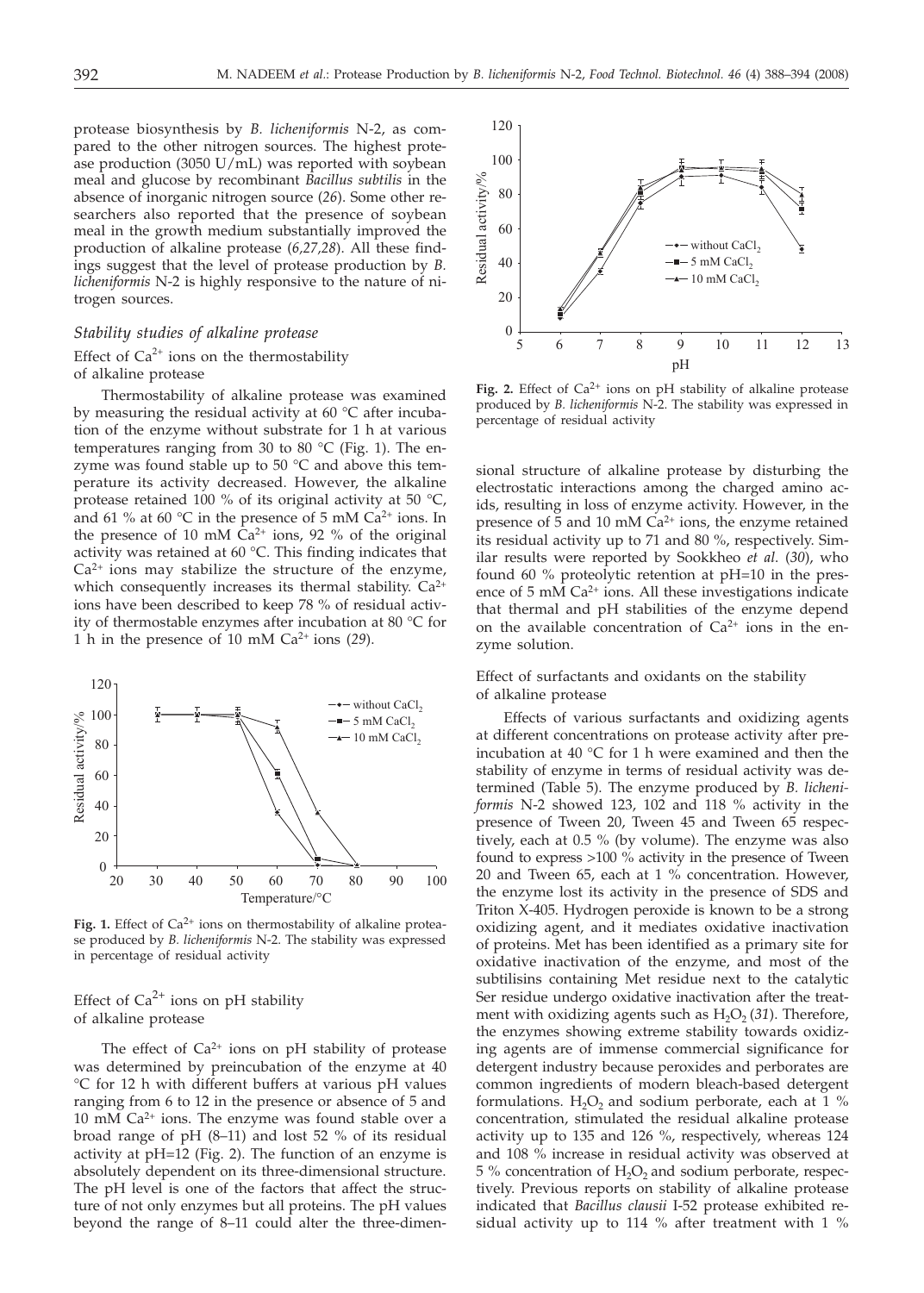Table 5. Effect of different oxidizing agents and surfactants on alkaline protease activity produced by *B. licheniformis* N-2

| Surfactants/<br>oxidizing agents | $w/\%$ | Residual<br>activity/ $\%$ |
|----------------------------------|--------|----------------------------|
| Control                          |        | 100.00                     |
| Tween 20                         | 0.5    | 123.45                     |
|                                  | 1.0    | 105.50                     |
| Tween 45                         | 0.5    | 102.95                     |
|                                  | 1.0    | 82.36                      |
| Tween 65                         | 0.5    | 118.05                     |
|                                  | 1.0    | 116.78                     |
| Triton X-405                     | 0.5    | 98.93                      |
|                                  | 1.0    | 109.85                     |
|                                  | 5.0    | 7.42                       |
| <b>SDS</b>                       | 0.5    | 33.54                      |
|                                  | 1.0    | 27.12                      |
|                                  | 5.0    | 15.17                      |
| H <sub>2</sub> O <sub>2</sub>    | 0.5    | 118.43                     |
|                                  | 1.0    | 135.36                     |
|                                  | 5.0    | 124.07                     |
| Sodium perborate                 | 0.5    | 115.35                     |
|                                  | 1.0    | 126.61                     |
|                                  | 5.0    | 108.23                     |

Residual activity was expressed as a percentage of the activity level in the absence of surfactants and oxidizing agents. Separate blank was prepared for each agent

H2O2 (*6*), while an alkaline protease from *Vibrio fluvialis* VM10 strain showed 132  $\frac{9}{2}$  activity after incubation with 4  $%$  H<sub>2</sub>O<sub>2</sub> (32). From the viewpoint of stability of oxidants, the alkaline protease from *B. licheniformis* N-2 is an excellent candidate for industrial applications, especially in detergent industry.

## *Application of enzyme in removing the blood stains*

The blood stain was removed from a white cotton cloth by simply incubating the cloth in enzyme broth for different time intervals (Fig. 3). It was seen that alkaline



Fig. 3. Removal of blood stains from cotton cloth pieces  $(4\times4)$ cm2) by alkaline protease produced by *B. licheniformis* N-2. The blood-stained cotton cloth pieces were incubated with alkaline protease broth ((680.61±10.89) U/mL) at 40 °C for different time intervals. C=control (without treatment), 1=10 min, 2=20 min, 3=30 min, 4=40 min and 5=50 min

protease produced by *Bacillus licheniformis* N-2 had high capability of removing the blood stain, which indicates its potential in detergent industries. In earlier reports, proteases from alkaliphilic bacteria and *Pseudomonas aeruginosa* PD100 were used to remove the blood stain from the cotton cloth in the absence of detergents (*2,33*).

# **Conclusions**

From the results, it has been concluded that the screening of suitable medium ingredients plays an important role in the production of proteolytic enzymes by *B. licheniformis* N-2. The presence of glucose and soybean meal in the growth medium has inducible effect on enzyme production, whereas ammonium salts repress the production of enzymes. Stability studies indicate that the enzyme is stable over a broad range of pH and temperature in the presence of  $Ca^{2+}$  ions. The enzyme was also found very effective in removing the blood stains from a cotton cloth and is compatible with most of the surfactants and oxidizing agents. These properties indicate that alkaline protease produced by *B. licheniformis* N-2 is an excellent candidate for use as detergent additive in laundry industry.

# *Acknowledgements*

The authors are grateful to the Ministry of Science and Technology (MoST), Government of Pakistan for providing the financial support under the PSDP project No. 31 to carry out this research.

# **References**

- *1.* R. Gupta, Q.K. Beg, P. Lorenz, Bacterial alkaline proteases: Molecular approaches and industrial applications, *Appl. Microbiol. Biotechnol. 59* (2002) 15–32.
- *2.* M.F. Najafi, D. Deobagkar, D. Deobagkar, Potential application of protease isolated from *Pseudomonas aeruginosa* PD100, *Electronic J. Biotechnol*. *8* (2005) 197–203.
- *3.* J.K. Yang, I.L. Shih, Y.M. Tzeng, S.L. Wang, Production and purification of protease from a *Bacillus subtilis* that can deproteinize crustacean waste, *Enzyme Microb. Technol. 26* (2000) 406–413.
- *4.* T. Christiansen, J. Nielsen, Production of extracellular protease and glucose uptake in *Bacillus clausii* in steady-state and transient continuous cultures, *J. Biotechnol. 97* (2002) 265–273.
- *5.* P. Çalik, E. Bilir, G. Çalik, T.H. Özdamar, Influence of pH conditions on metabolic regulations in serine alkaline protease production by *Bacillus licheniformis, Enzyme Microb. Technol. 31* (2002) 685–697.
- *6.* H.S. Joo, C.G. Kumar, G.C. Park, S.R. Paik, C.S. Chang, Oxidant and SDS-stable alkaline protease from *Bacillus clausii* I-52: Production and some properties, *J. Appl. Microbiol. 95* (2003) 267–272.
- *7.* Q.K. Beg, R.K. Saxena, R. Gupta, De-repression and subsequent induction of protease synthesis by *Bacillus mojavensis* under fed-batch operations, *Process Biochem. 37* (2002*)* 1103–1109.
- *8.* W.C.A. do Nascimento, M.L.L. Martins, Production and properties of an extracellular protease from thermophilic *Bacillus* sp., *Braz. J. Microbiol. 35* (2004) 91–96.
- *9.* J.G. Holt: *Bergey's Manual of Determinative Bacteriology*, Lippincott Williams and Wilkins, Baltimore, MD, USA (1994) p. 559.